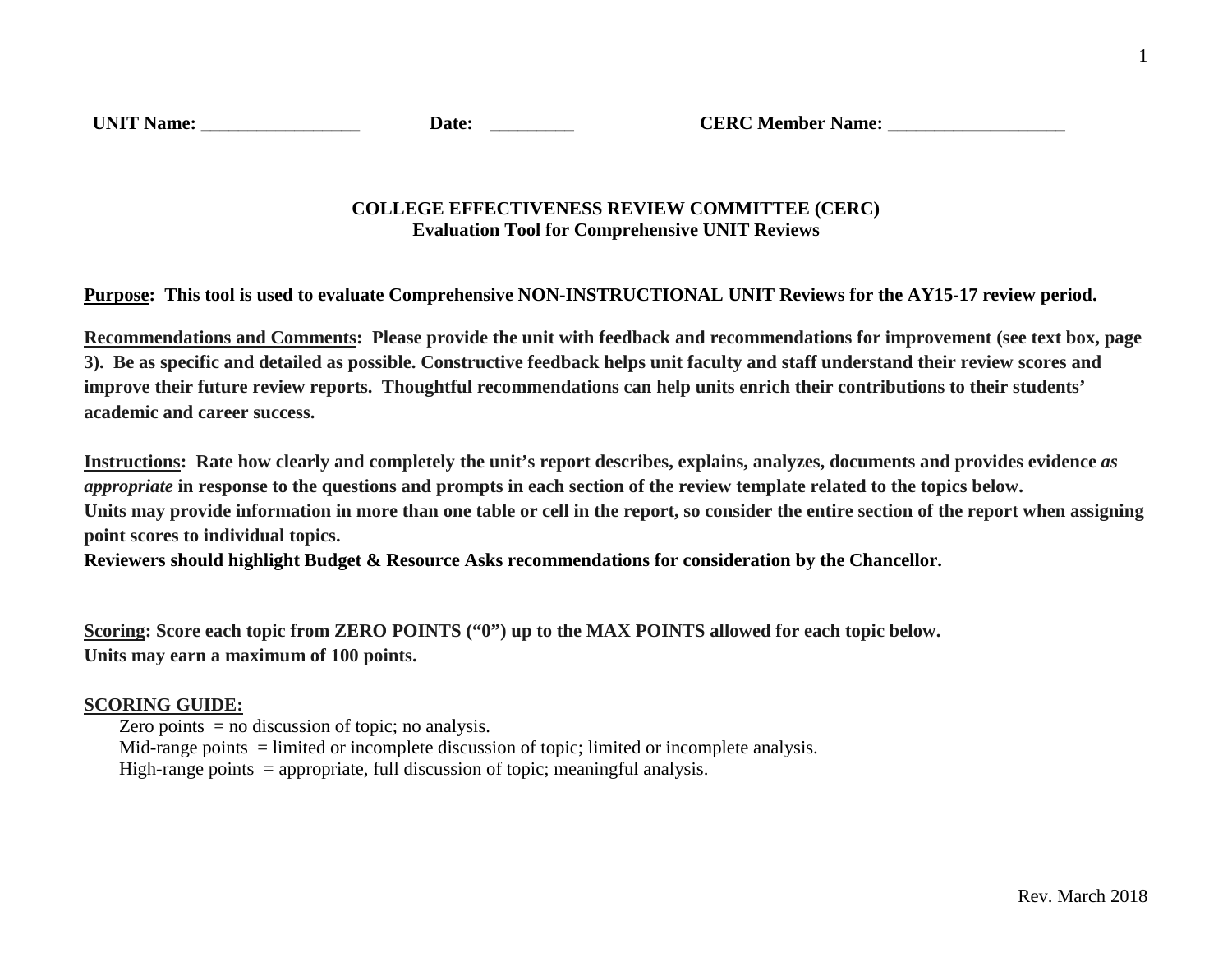| PART I: UNIT DATA AND INFORMATION                                                     |                      | <b>POINTS</b> |
|---------------------------------------------------------------------------------------|----------------------|---------------|
| Unit mission/goals, description.                                                      | Max points $= 1$     |               |
| Previous Comprehensive Review and CERC recommendations (addressed? Yes/No)            | (no points)          |               |
| Data and analysis of the unit's AY15 through AY17 data, including the unit's          |                      |               |
| contribution to its Division's health scores in the Demand, Efficiency, Effectiveness | Max points $= 8$     |               |
| and Overall Health categories, and CCSSE categories, as applicable.                   |                      |               |
| Significant unit activities, successes/accomplishments and challenges/obstacles.      | Max points $= 8$     |               |
| Contributions to the College's Mission and ILOs.                                      | Max points $= 5$     |               |
| <b>MAX CERC POINTS THIS SECTION = 22</b>                                              | <b>SECTION SCORE</b> |               |
| Unit and Student Learning Outcomes Assessment: Assessment evidence/reports will       | Max points $= 8$     |               |
| be evaluated by the Assessment Committee.                                             |                      |               |
| <b>OMAX POINTS THIS SECTION = 30</b>                                                  | <b>OVERALL</b>       |               |
|                                                                                       | <b>SECTION SCORE</b> |               |

| PART II: RESOURCES INVENTORY                                        |             |  |
|---------------------------------------------------------------------|-------------|--|
| Resource Inventory and Resource "Gap" analyses. (addressed? Yes/No) | (no points) |  |

| <b>PART III: 3-YEAR ACTION PLAN &amp; RESOURCE ALLOCATIONS REQUESTS</b>        |                  |  |
|--------------------------------------------------------------------------------|------------------|--|
| Action Plan: goals for unit improvement.                                       | Max points $= 6$ |  |
| Action Items to Accomplish Action Plan: tactics, strategies and implementation | Max points $= 9$ |  |
| plans proposed to meet unit action goals/action plans.                         |                  |  |
| Potential to positively impact improvements in unit services, operations and   | Max points $= 8$ |  |
| functions , and achievement of the unit's outcomes (UOs and SLOs).             |                  |  |
| Potential to positively increase student success.                              | Max points $= 6$ |  |
| Alignment with the College's Strategic Directions 2015-2021.                   | Max points $= 6$ |  |
| MAX POINTS THIS SECTION = 35   SECTION SCORE                                   |                  |  |
|                                                                                |                  |  |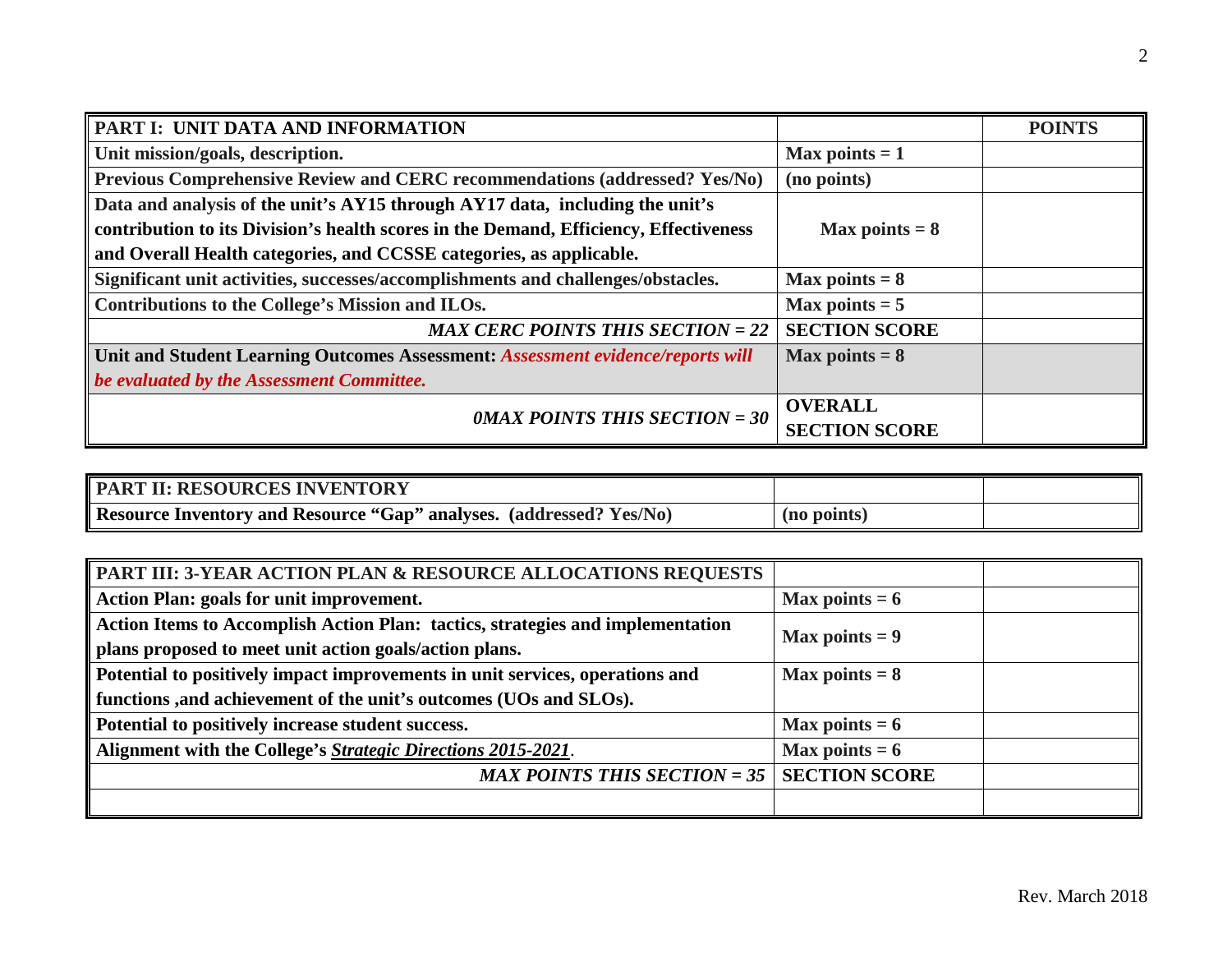| Resource Allocation Requests: required information and data provided.               | Max points $= 6$  |
|-------------------------------------------------------------------------------------|-------------------|
| <b>Resource Allocation Requests: justification and rationale.</b>                   | Max points $= 12$ |
| Resource Allocation Requests: alignment to unit's action goals.                     | Max points $= 5$  |
| Resource Allocation Requests: alignment to College's Strategic Direction 2015-2021. | Max points $= 5$  |
| Discussion of consequence if College cannot allocate resource(s) as requested.      | Max points $= 5$  |
| MAX POINTS THIS SECTION = $33$   SECTION SCORE                                      |                   |

| <b>SECTION SCORES</b>                      |  |
|--------------------------------------------|--|
| <b>PART I: UNIT DATA &amp; INFORMATION</b> |  |
| PART I: UNIT OUTCOMES ASSESSMENT           |  |
| <b>PART II: RESOURCE INVENTORY</b>         |  |
| PART III: UNIT ACTION PLAN                 |  |
| PART III: RESOURCES ALLOCATION REQUESTS    |  |
| <b>TOTAL SCORE</b>                         |  |

**Recommendations and Comments:**